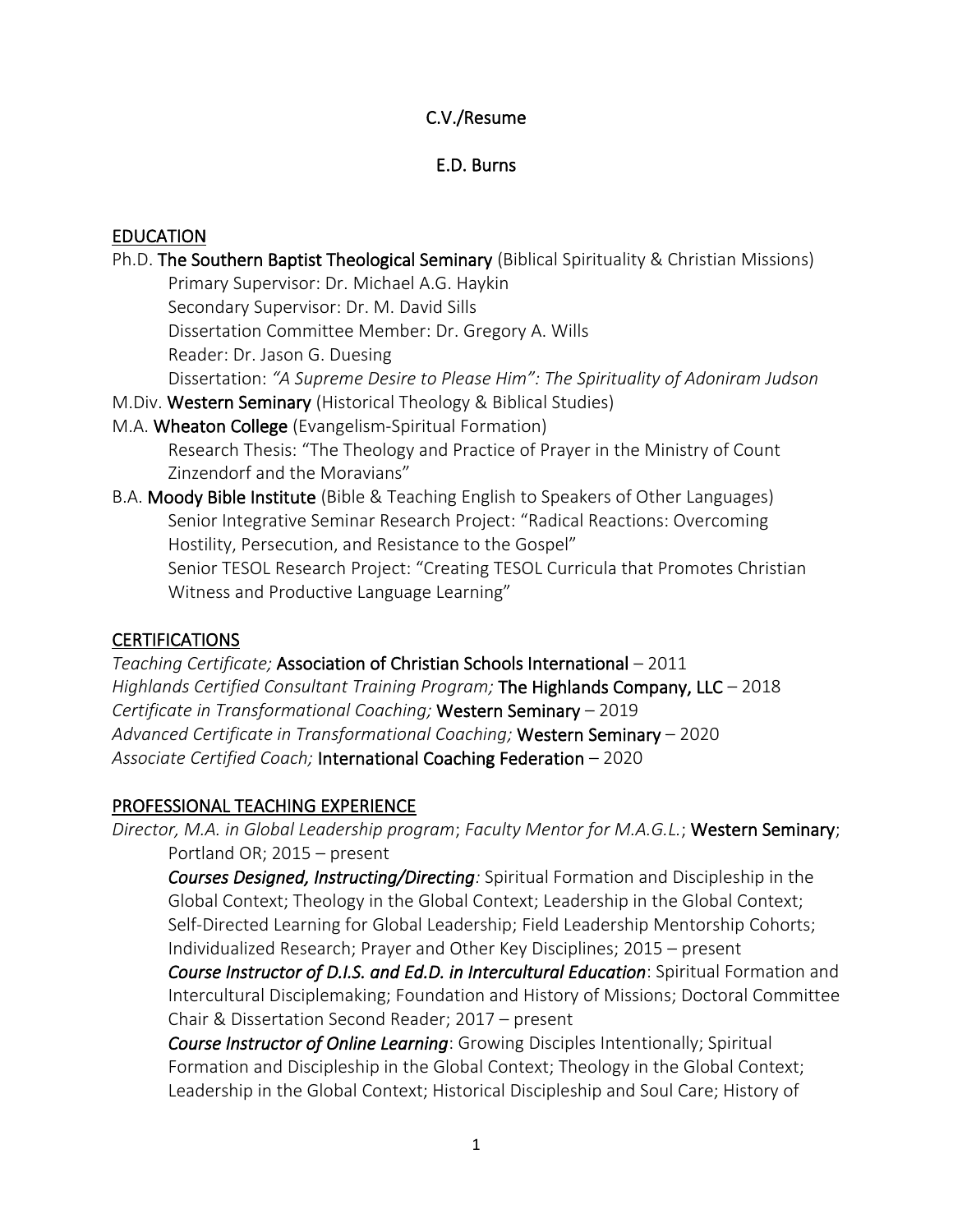Missions; Foundation for Ministry and Missions; Theology of Evangelism; Community Development and Mercy Ministry; 2016 – present

*Course Instructor of Transformational Coaching*: Advanced Certificate in Transformational Coaching Research Project; 2021 – present

*Assistant Professor of Missiology & Spirituality; Director of Online Education*; Asia Biblical

Theological Seminary of Cornerstone University; & *Missionary*; Thailand; 2012 – present

*Courses Assigned/Taught*: Spiritual Formation; Theology of Church Ministry; Evangelism/Discipleship; Theology & Culture; History & Philosophy of Christian Missions; Theological Issues in Asian Ministry; Urban Mission & Ministry; World Religions; 2012 – present

*Course Mentor of Extension Studies*: Interpersonal Communication & Conflict Management; Spiritual Formation; Evangelism/Discipleship; Theology & Culture; History & Philosophy of Christian Missions; Urban Mission & Ministry; Readings in Biblical Studies; The Gospel of Luke; The Book of Acts; Biblical Hermeneutics; Pastoral Epistles; Hebrews; The Parables of Jesus; Old Testament Biblical Theology; Understanding the Old Testament; 2012 – present

*Modular Teaching Sites*: Thailand, Myanmar, Singapore, India, Philippines, Cambodia *Adjunct Faculty & Founding Member*; Northwest Institute of Christian Studies; Spokane, WA; 2017 – present

*Courses Assigned/Taught*: Prayer & Biblical Spirituality; Biblical Theology; Pentateuch; The Holy Spirit and the Prosperity Gospel; Liberation Theology, Social Justice, and Utopianism; The Providence of God; 2017 – present

*Adjunct Faculty;* Alaska Bible Seminary; Bethel, AK; 2017 – present

*Courses Assigned/Taught*: The Doctrine of the Holy Spirit; Church Ethics; Christian Education; 2017 – present

*ESL Teacher*; Conversational English for Professionals, Kruu Gang Language School; Chiang Mai, Thailand; 2012 – present

*Substitute Teacher*; Spokane Public Schools; Spokane, WA; 2016 – 2017

*ESL Teacher*; Substitute, Dept. of Int'l Studies, Peking University, Beijing, China; 2008 – 2012 *Bible & Missions Teacher*; Beijing Bible School, Beijing, China; 2008 – 2011

*ESL Teacher*; Internship, South Asian Friendship Center, Chicago, IL; 2004

*ESL Teacher*; Internship, Harold Washington College, Chicago, IL; 2003

*ESL Teacher*; Internship, University of Illinois, Chicago, IL; 2002 – 2003

*ESL Teacher*; Internship, Pui Tak Center, Chicago, IL; 2002 – 2003

# RELATED PROFESSIONAL & MINISTRY EXPERIENCE

*Owner and Founder, Global Leadership and English Educational Coach*; Life Pathway, International; 2018 – present

*Deputy Director for Collaboration and Content*; *Theological Consultant; LGA Editorial Advisory Board and Copy Editor of* Lausanne Global Analysis; Lausanne Movement, International; 2016 – present

*Executive Director and Founder*; Great Commission Alaska, Big Lake, AK; 2017 – present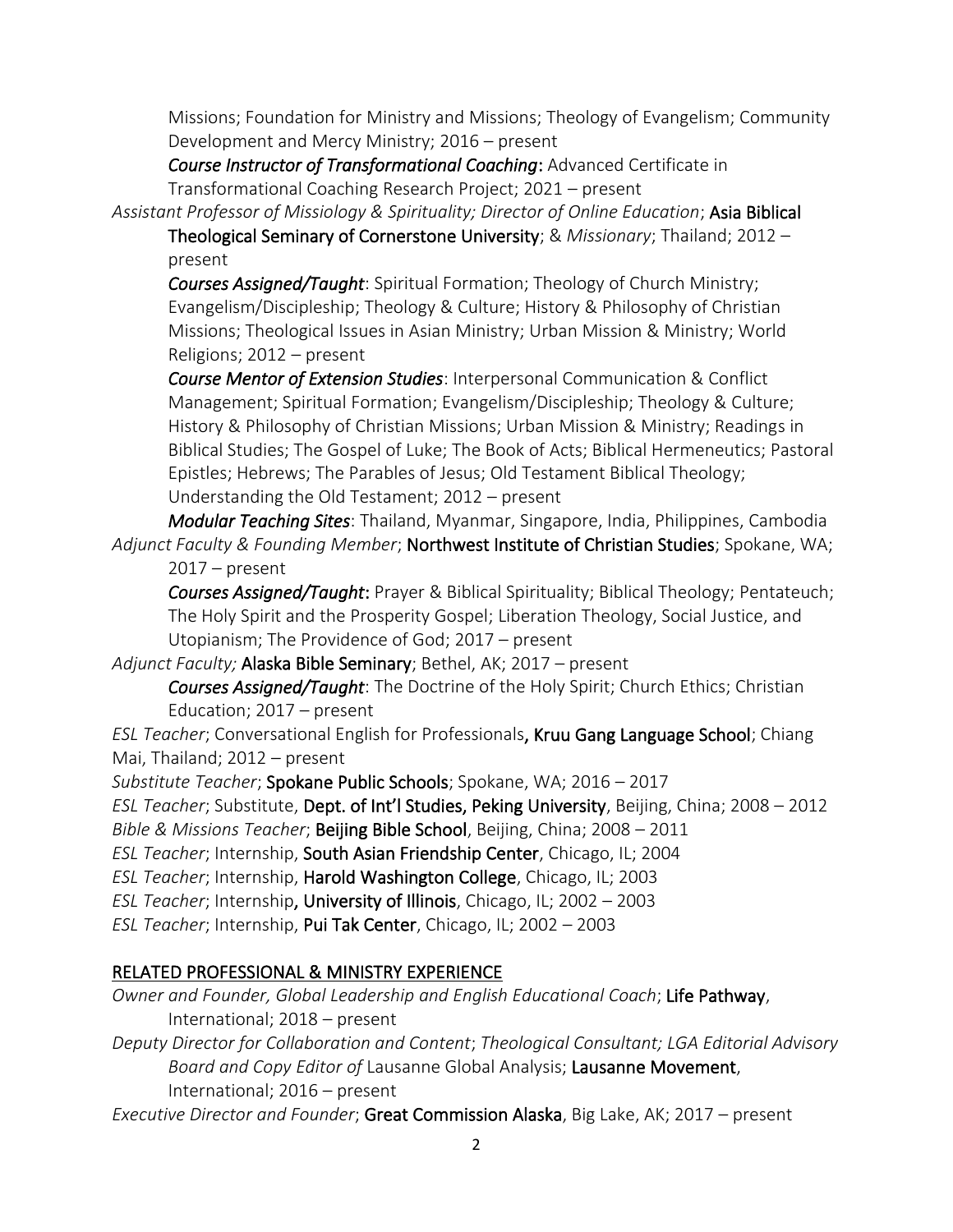*Pastor of Discipleship and Missions*; Faith Bible Fellowship, Big Lake, AK; 2017 – present *Director and Founder*; The Judson Center, Portland, OR; 2015 – 2020 *Interim Preaching*; The Gathering, Chiang Mai, Thailand; 2013 – 2015 *Interim Preaching*; Greater Spokane Area of Evangelical Churches, Spokane, WA; 2006 – 2008, 2011 – 2013 *Missionary*; Training Leaders International, Southeast Asia; 2012–2017 *Missionary*; PIONEERS, Middle East & East Asia; 2007 – 2012 *Custodian*; Valley 4th Church, Spokane, WA; 2006-2007 *Director & Founder*; Prayer Network Northwest, Spokane, WA; 2006 – 2007

*Mobilization Representative*; PIONEERS, Chicago, IL; 2004 – 2005 *Christian Counselor*, Internship; Integro Family Health Center, Wheaton, IL; 2004 – 2005

*Missions Director*; Uptown Baptist Church, Chicago, IL; 2001 – 2004

*Outreach Worker*; Emmaus Ministries, Chicago, IL; 2001 – 2004

*Children's Minister*; Philadelphia Baptist Church, Chicago, IL; 2000-2001

*Student Chaplain*; Moody Bible Institute, Chicago, IL; 2001 – 2004

*Evangelist*; Evangelism Explosion, Spokane, WA; 1998 – 2000

# VISITNG FACULTY & GUEST LECTURESHIPS

| Lectures on "The Doctrine of God", Faith Bible Fellowship Men's Seminary, Big Lake, AK; 2021                  |
|---------------------------------------------------------------------------------------------------------------|
| Lectures on "Disciple-Making and the Great Commission", Faith Bible Fellowship Men's                          |
| Seminary, Big Lake, AK; 2020                                                                                  |
| Lectures on "19 <sup>th</sup> & 20 <sup>th</sup> Century Protestant Liberalism", Faith Bible Fellowship Men's |
| Seminary, Big Lake, AK; 2020                                                                                  |
| Lectures on "Hope in the Glory of God: Christ-Centered Spiritual Formation", Spread of Grace                  |
| Ministries, Bweyale, Uganda; 2019                                                                             |
| Lectures on "The Gospels", Faith Bible Fellowship Men's Seminary, Big Lake, AK; 2019                          |
| Lectures on "Research and Its Place in World Mission", and "Global Trends Affecting the                       |
| Church", Lausanne Global Workplace Forum, Manila, Philippines; 2019                                           |
| Lecture on "O, the Love of Christ!': The Life and Piety of Adoniram Judson", Pillars of the Faith             |
| Bible Conference, Community Bible Church, Beloit, OH: 2019                                                    |
| Lecture on "The Golden Lamp Hung Out of Heaven: Adoniram and Ann Judson's Bibliocentric                       |
| Mission Strategy", SEANET 2019, Chiang Mai, Thailand; 2019                                                    |
| Lectures on "The Holy Spirit, Biblical Spirituality, and the Prosperity Gospel", Spread of Grace              |
| Ministries, Bweyale, Uganda; 2018                                                                             |
| Lectures on "The Pentateuch", Faith Bible Fellowship Men's Seminary, Big Lake, AK; 2018                       |
| Lectures on "Leading from the Bible and Biblical Authority", Southeast Asia Network for the                   |
| Gospel, Bangkok, Thailand; 2017                                                                               |
| Lectures on "New Testament Survey", Spread of Grace Ministries, Bweyale, Uganda; 2017                         |
| Lectures on "Old Testament Theology", Faith Bible Fellowship Men's Seminary, Big Lake, AK;<br>2017            |
| Loctures on "Diplical Spirituality & Dreashing Christ from the Epistles" Southoast Asia                       |

*Lectures on "Biblical Spirituality & Preaching Christ from the Epistles"*, Southeast Asia Reformed Network, Bangkok, Thailand; 2014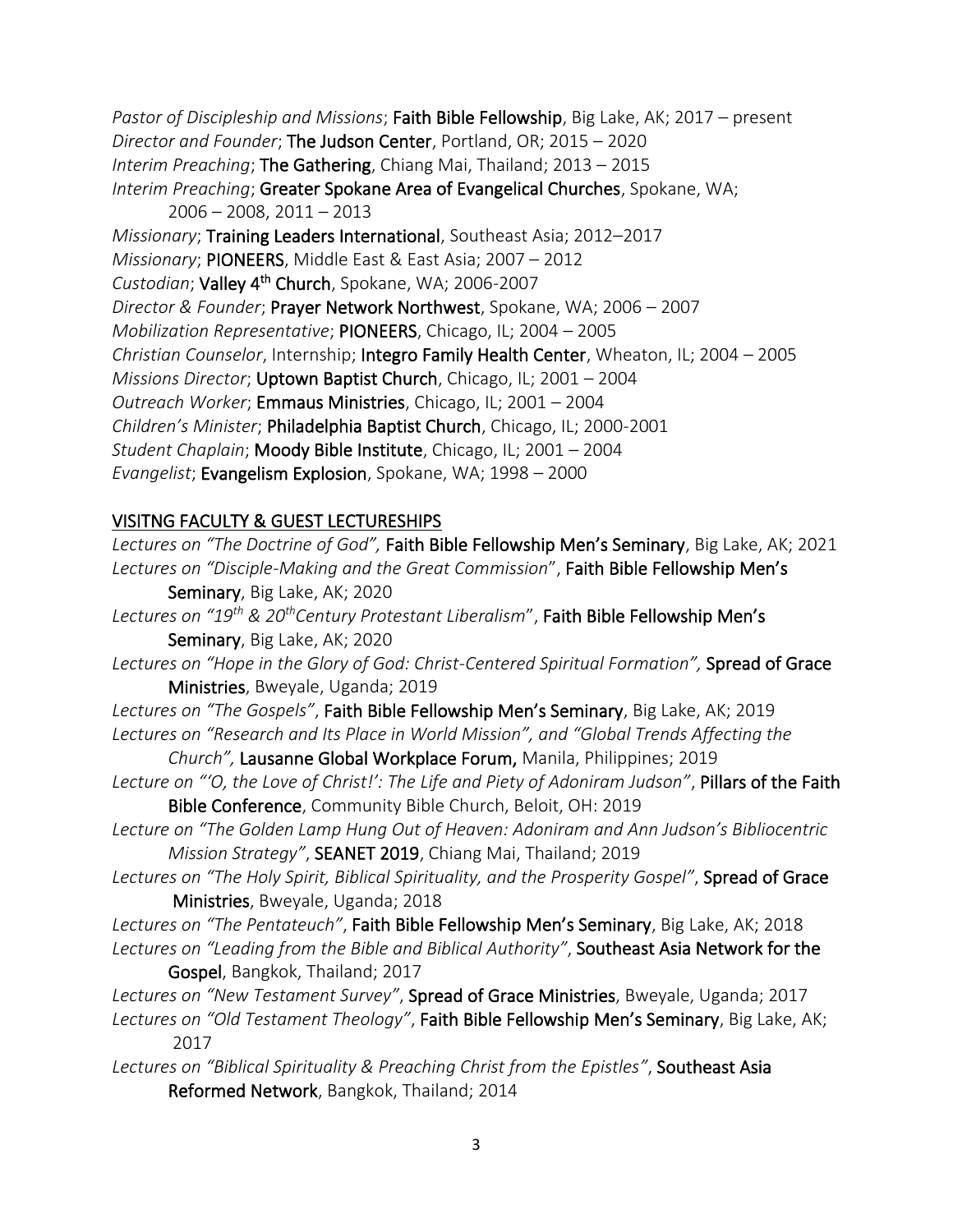*Lectures on "Biblical Meditation & Hermeneutics"*, Faith Bible Fellowship Men's Seminary, Big Lake, AK; 2014

*Lectures on "Genesis"*, Voice of Truth Bible Institute, Athens, Greece; 2013 *Lecture on "The Missionary Call"*, Missions Catalyst Northwest, Spokane, WA; 2012 *Lecture on "History of Reformation and Revival"*, Multnomah University, Portland, OR; 2009 *Lectures on "Faith in Hebrews"*, Valley Christian School, Spokane, WA; 2008 *Lectures on "Love in John's Gospel"*, Valley Christian School, Spokane, WA; 2008 *Lectures on "Islam and Missions"*, Moody Bible Institute, Spokane, WA; 2008 *Lectures on "Reformation and Missions"*, Jos University, Jos, Nigeria; 2007 *Lectures on "Spirituality"*, Valley 4th Church, Spokane, WA; 2006 *Lectures on "Muslim Evangelism"*, Arab Baptist Theological Seminary, Beirut, Lebanon; 2006 *Lectures on "Prayer"*, Valley 4th Church, Spokane, WA; 2005 *Lectures on "Revival and Missions"*, Moody Bible Institute, Chicago, IL; 2005 *Visiting Professor of ESL*, Hong Bang University, Ho Chi Minh City, Vietnam; 2003

## RECOGNITION & AWARDS

*T.W. Wilson Evangelism Award*, Wheaton College, Wheaton, IL; 2005 *Billy Graham Scholar Award*, Wheaton College, Wheaton, IL; 2004 & 2005 *Presidential Leader of the Year Award*, Moody Bible Institute, Chicago, IL; 2002 *Spokane Scholars Award for Languages*, Chase Foundation, Spokane, WA; 2000

## CHRISTIAN/CHURCH EXPERIENCE

*Conversion & Baptism*; 1989 *Ordination to Gospel Ministry*: I.F.C.A, Spokane, WA; 2007

# ORGANIZATIONAL MEMBERSHIPS

*International Coaching Federation,* Member, 2018 – present *Southeast Asia Network (SEANET)*, Member, 2018 – present *Central Asia Fellowship International (CAF)*, Member, 2018 – present *Petra International Ministries*: Advisor in Theology, Mission, and Leadership Training; 2017 – present Editorial Advisory Board, *Lausanne Global Analysis*, Lausanne Movement; 2017 – present *Younger Leaders Generation*, Lausanne Movement; 2016 – present *The Gospel Coalition Inland Northwest Chapter*: Steering Committee; 2015 – 2016 *Southeast Asia Network for the Gospel*: Organizing Committee; 2014 – 2018 *Yale-Edinburgh Group*, Member; 2014 – present Editorial Board, *Journal of Global Christianity*, Training Leaders International; 2013 – 2018 *The Andrew Fuller Center for Baptist Studies*, Junior Fellow; 2012 – present *Evangelical Missiological Society*, Member; 2012 – present *Evangelical Theological Society*, Member; 2012 – present *The Spurgeon Fellowship: Spokane*, Steering Committee; 2011 – 2016 *National Revival Network*, Member; 2005 – 2007 *TESOL International Association*; Member; 2004 – present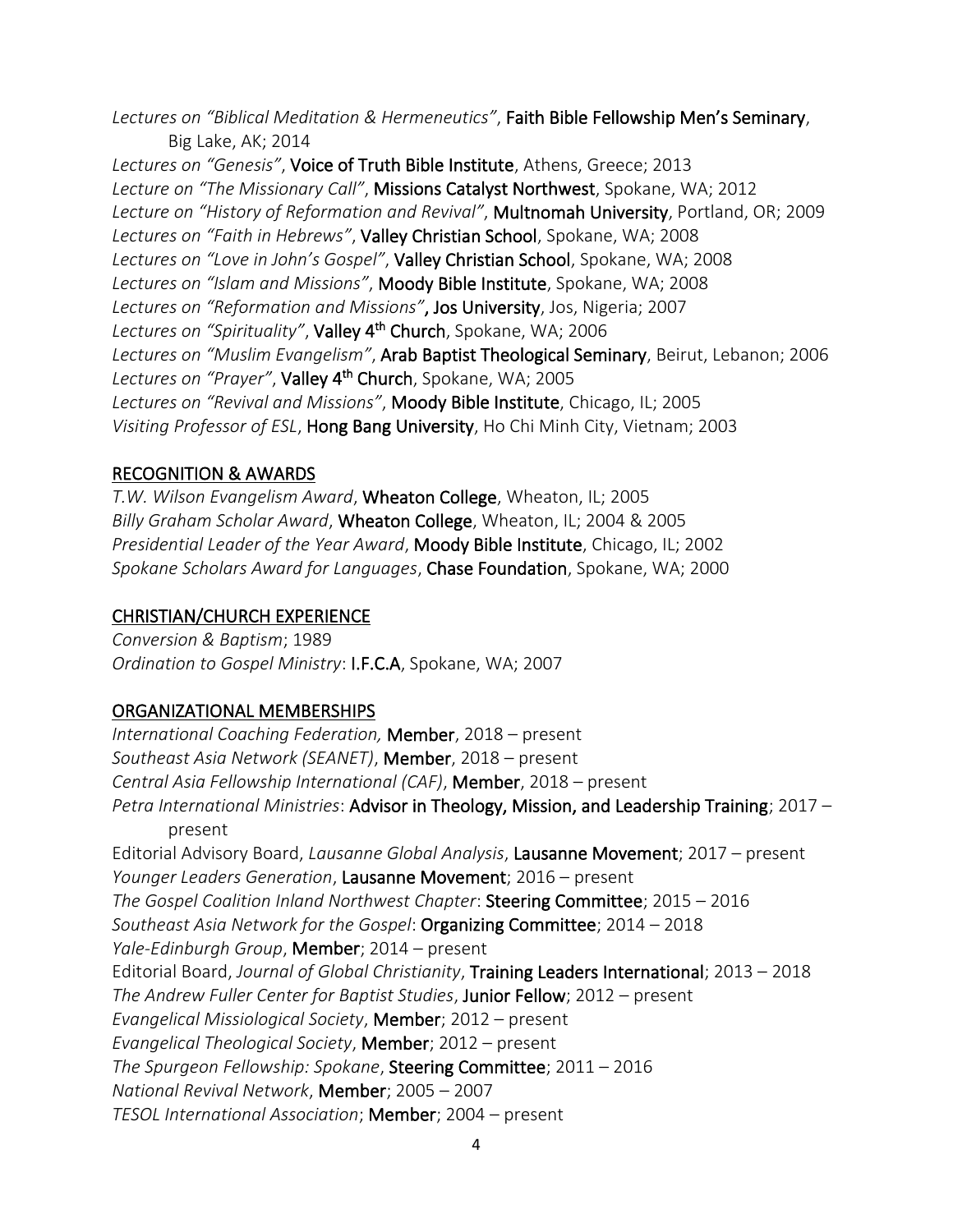*Student Volunteer Movement 2*, Chicagoland Recruiter; 2004 – 2005 *First Priority Student Ministries*, Spokane Valley Manager; 1997 – 2000

#### WRITINGS/PUBLICATIONS

#### *Books*

*Ancient Gospel, Brave New World: Jesus Still Saves Sinners in Cultures of Shame, Fear, Bondage, and Weakness*. Cape Coral, FL: Founders Press, 2021

- *The Transcultural Gospel: Jesus is Enough for Sinners in Cultures of Shame, Fear, Bondage, and Weakness.* Cape Coral, FL: Founders Press, 2021
- *The Missionary-Theologian: Sent into the World, Sanctified by the Word*. Ross-shire, UK: Christian Focus Publications, 2020
- *A Supreme Desire to Please Him: The Spirituality of Adoniram Judson*. Eugene, OR: Pickwick Publications, 2016

#### *Documentary*

*Adoniram and Ann Judson: Spent for God*, Documentary, Vision Video, Inc., March 2018

#### *Articles/Journals/Reviews*

"Contending for Doctrinal Language in Missions: Why Imputation and *Sola Fide* Are Good News for Karma-Background Christians", *The Master's Seminary Journal* 32/1, Spring 2021 Various blog articles, *ABWE International*, 2020 – present Various blog articles, *Founders Ministries*, 2020 – present "'The Golden Lamp Hung Out of Heaven': Adoniram and Ann Judson's Bibliocentric Strategy for Reaching the Buddhists of Burma", in *Emerging Faith: Lessons from Mission History in Asia.* Littleton, CO: William Carey Publishing, 2020 "Review of W. Jay Moon, Intercultural Discipleship: Learning from Global Approaches to Spiritual Formation," *Themelios*, 44, no. 3, December 2019 "'Blessed are the Dead Which Die in the Lord': Andrew Fuller on the Beatific Vision," [coauthored with Michael A. G. Haykin] *Perichoresis*, Volume 17, Issue 2, 2019 "'We Reap on Zion's Hill': Adoniram Judson's Heavenly-Minded Spirituality," *Evangelical Missions Quarterly*, Volume 54, Issue 1, January – March 2018 Book Review of *Hearts, Heads, and Hands* by David Sills, B&H Publishing, December 2016 The Gospel Coalition: [http://www.thegospelcoalition.org/:](http://www.thegospelcoalition.org/) Editorial Contributor to The Gospel Coalition on Global Missions; 2016 – present "Moravian Missionary Piety and the Influence of Count Zinzendorf," *Journal of Global Christianity* 1, no. 2*,* August 2015 "Twelve Leadership Principles for Cross-Cultural Ministries," *The Seminarian: A Toronto Baptist Seminary Magazine*, no. 4, March 2015